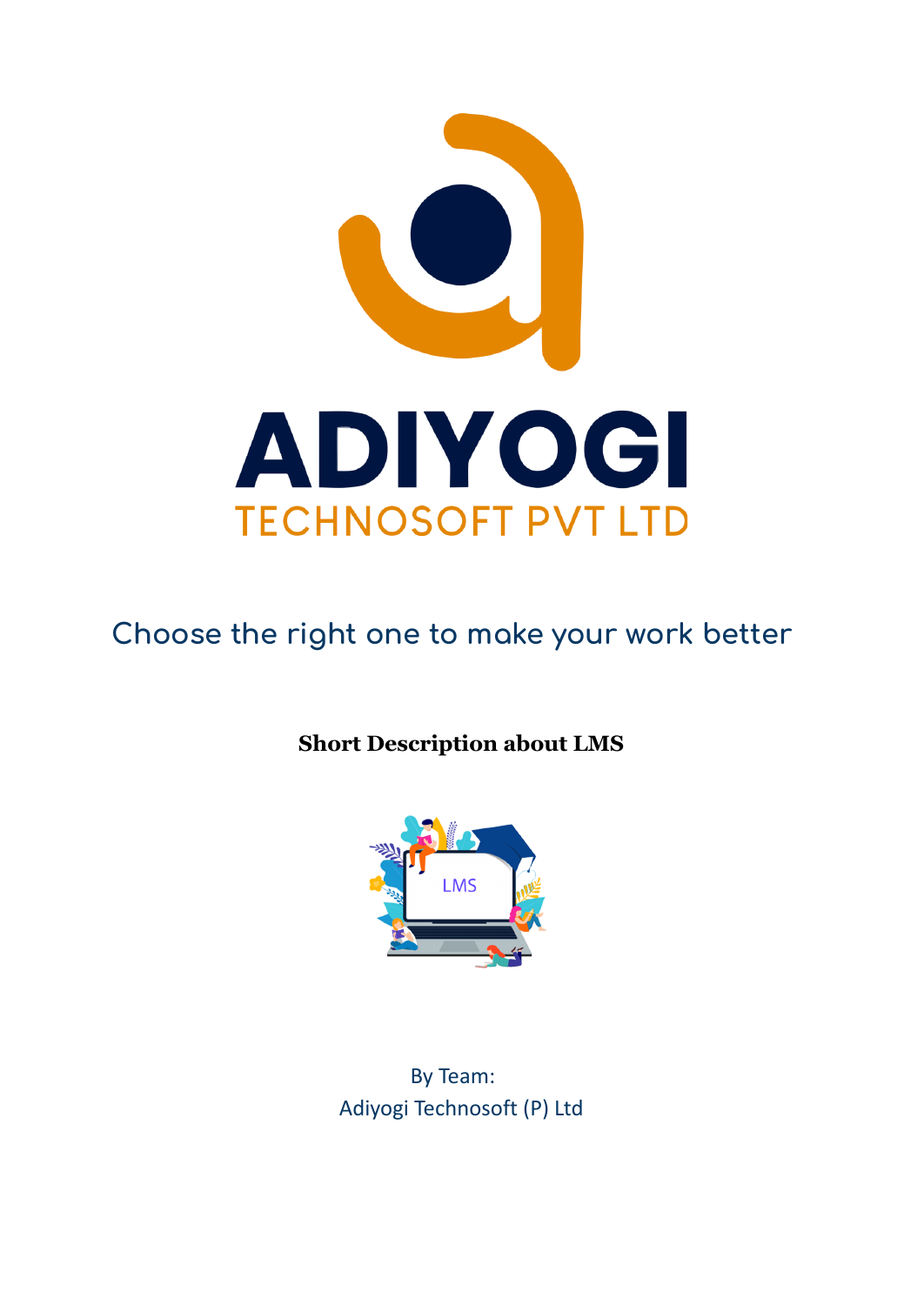# **Learning Management System(LMS)**

A learning management system is a software application used to plan, implement and access a specific learning process. An LMS provides an instructor with a way to create and deliver content, monitor student participation, and access student performance. It is generally used for the administration, documentation, tracking, reporting automation, and delivery of educational courses and learning & development programs. This concept directly emerged from e-learning.

This system comprises admin, teachers, and users(students). The admin can monitor students, teachers, and subordinates. Admin can make changes in the list of teachers, courses, subjects. He/ she is able to allocate a specific role to the teacher. And, is also responsible for the logo, rules, of the school. Admins are also allowed to manage course plans. Course plans can be free/paid, depending upon the course type.

Similarly, the subordinate admin is teachers. They can monitor the activities of students related to the specific class. The teachers are responsible for providing content in different formats and in different forms to the students. Also, upload lectures and take classes digitally.

Web panel is for admins and teachers. For students android applications are available and in order to access the study material, the web portal is there.

#### **Features & Benefits: -**

- Course And Content Management
- User/Student Management
- Subject And Topic Management
- Advertisement
- Assessment Management
- CMS Management
- User Content Management
- Role Management
- Plan Management
- Consistency in Learning
- Live Class
- For school/College & Institute
- Online Payment System
- Teacher management
- Teacher Panel
- Easy Tracking & Reporting
- Better Results through engagement and gamification.